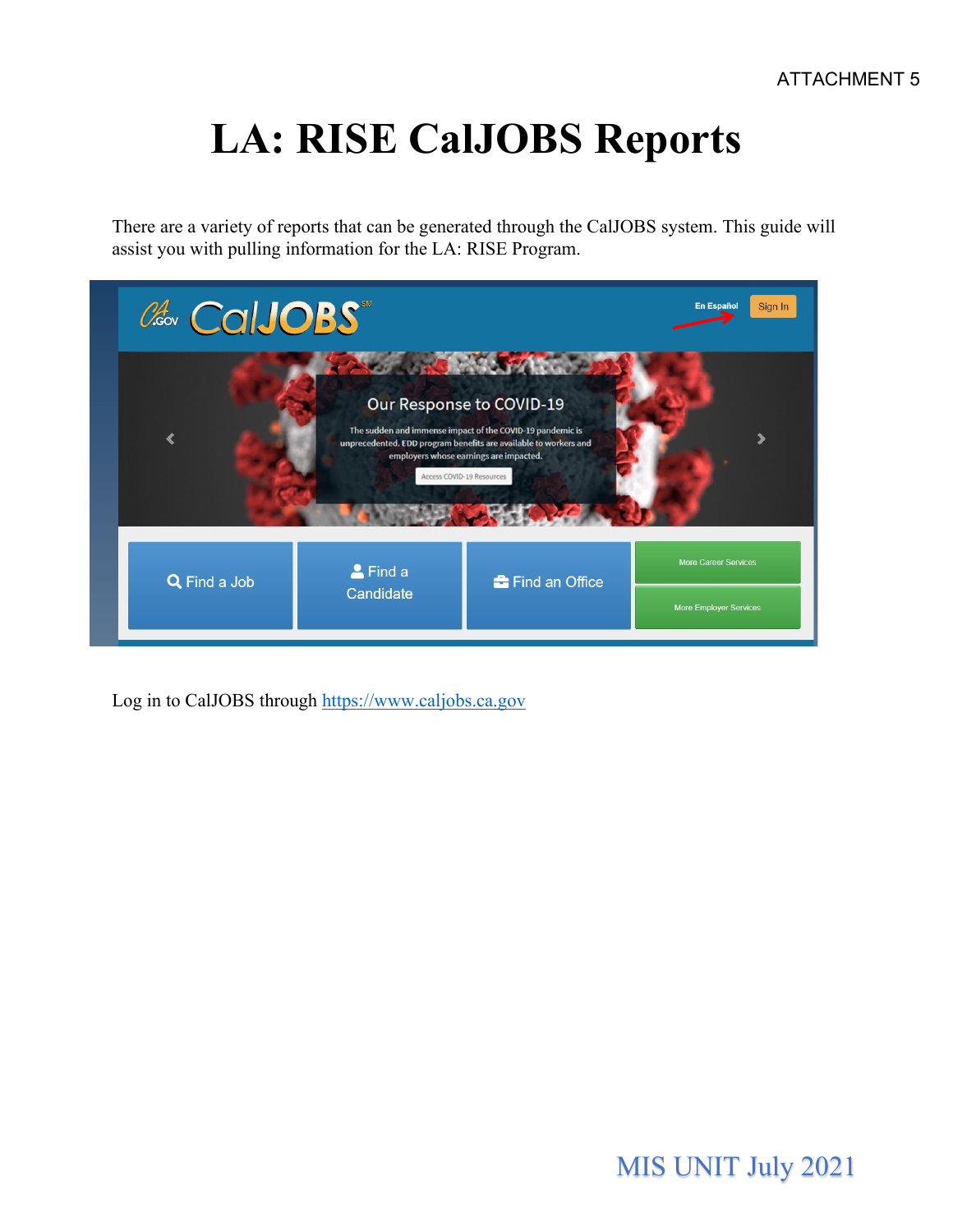# **Questionnaire List Report**

To run this report:

- 1. Select **Detailed Reports** from the report's menu.
- 2. Under the **Miscellaneous** section select **"Questionnaire."**
- 3. Select **Questionnaire List Report**



# **Miscellaneous Reports**

**Administration Display Administration Reports** 

**Assessment Results Display Assessment Results Reports** 

**Equal Employment Opportunity** Display Equal Employment Opportunity Reports

#### Questionnaire **Display Questionnaire Reports**

**Survey Display Survey Reports**  Apprenticeship **Display Apprenticeship Reports** 

Contact **Display Contact Reports** 

**Messages Display Messages Reports** 

Security **Display Security Reports** 

**Tracking Display Tracking Reports**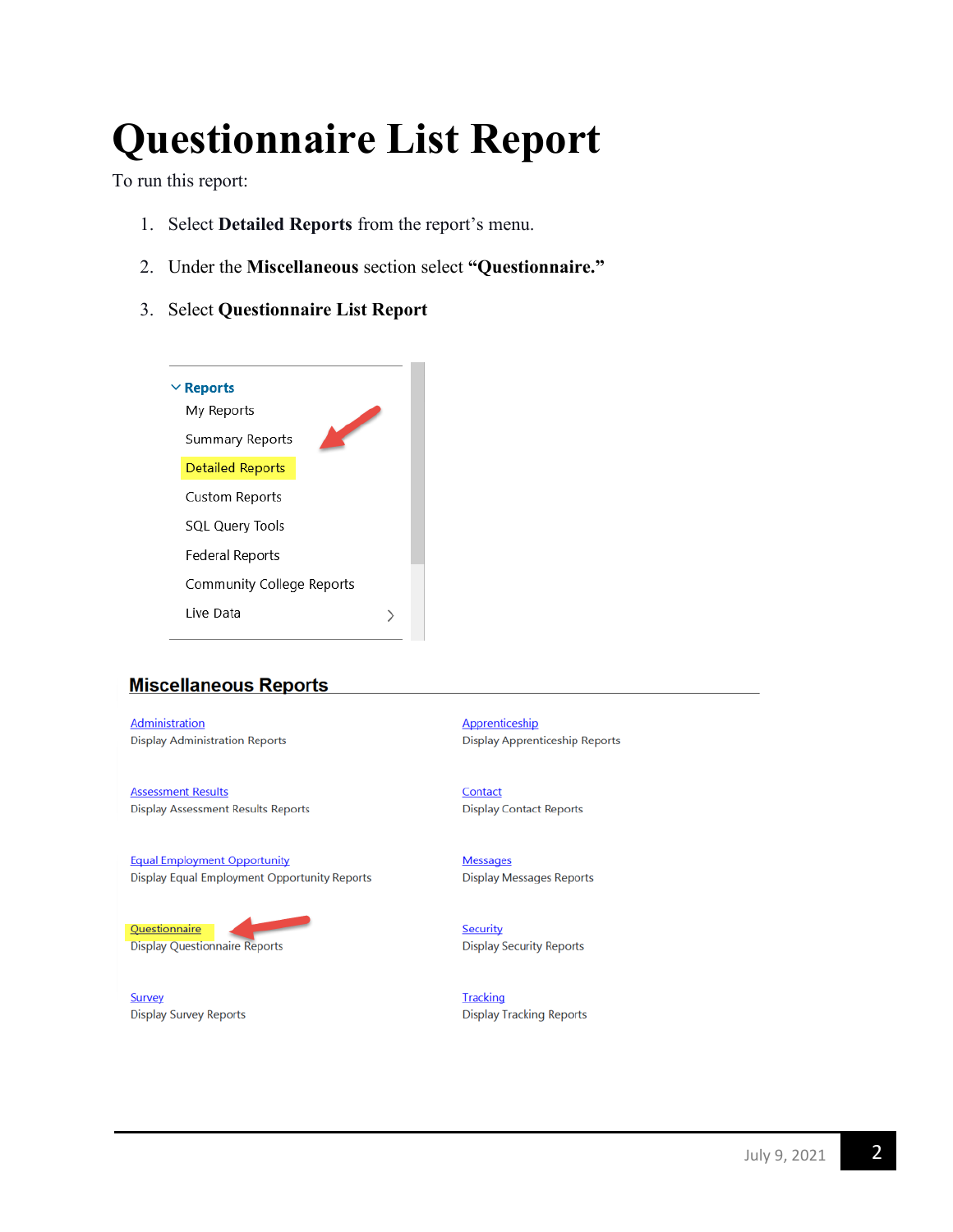| CalJOBS <sup>" Questionnaire Reports</sup>            |                                      |
|-------------------------------------------------------|--------------------------------------|
| <b>Questionnaire:</b>                                 |                                      |
| Advanced<br>• Employer<br>· Questionnaire List Report | • Generic Programs                   |
|                                                       | <b>Return to Manage Reports</b>      |
|                                                       | Services <b>C</b> : Page Preferences |

# **Questionnaire List Report**

|                                                       | <b>Questionnaire - Questionnaire List Report</b><br>CalJOBS"                                         |                           |
|-------------------------------------------------------|------------------------------------------------------------------------------------------------------|---------------------------|
|                                                       |                                                                                                      | <b>Selection Criteria</b> |
|                                                       |                                                                                                      | Program                   |
| Program:<br>(Press Shift to select<br>multiple items) | UC GROW / LEAP-Z<br><b>Regional LA:RISE</b><br><b>RETAIN Project</b><br>Sonoma County Rapid Response |                           |
| <b>Customer Group:</b>                                | None Selected<br>Santa Cruz Financial Literacy Program Services                                      |                           |

Questionnaire - Questionnaire List Report

- 1. Select Regional LA: RISE Program.
- 2. Customer Group can be left unselected.



3. Questions can be left as unselected. If a specific question is required, a selection can be made.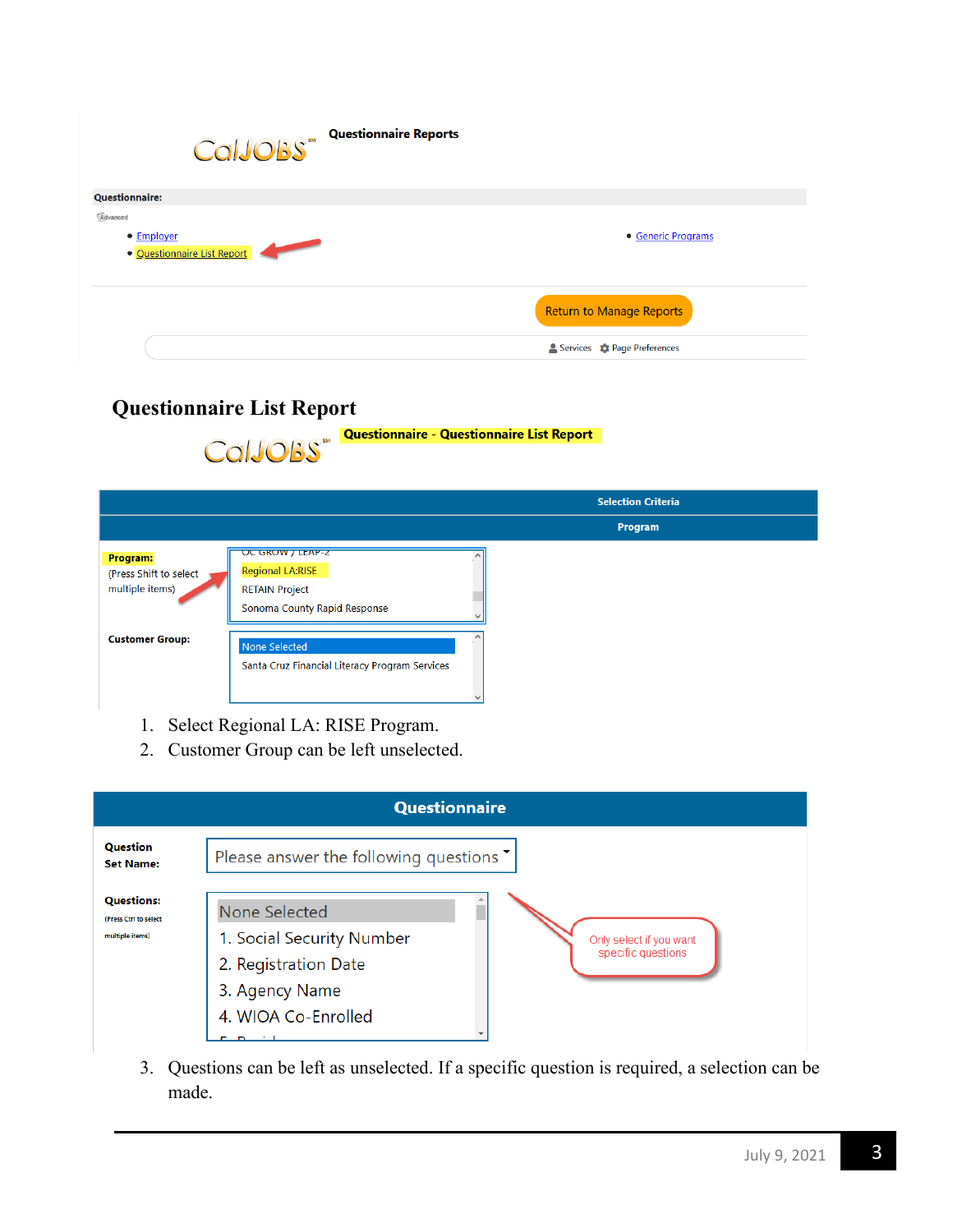

- 4. Select City of Los Angeles as the Region.
- 5. Select your Office Location.



- 6. Select "Application Date" as the date filter.
- 7. Select desire "Date Range."
- 8. Run Report.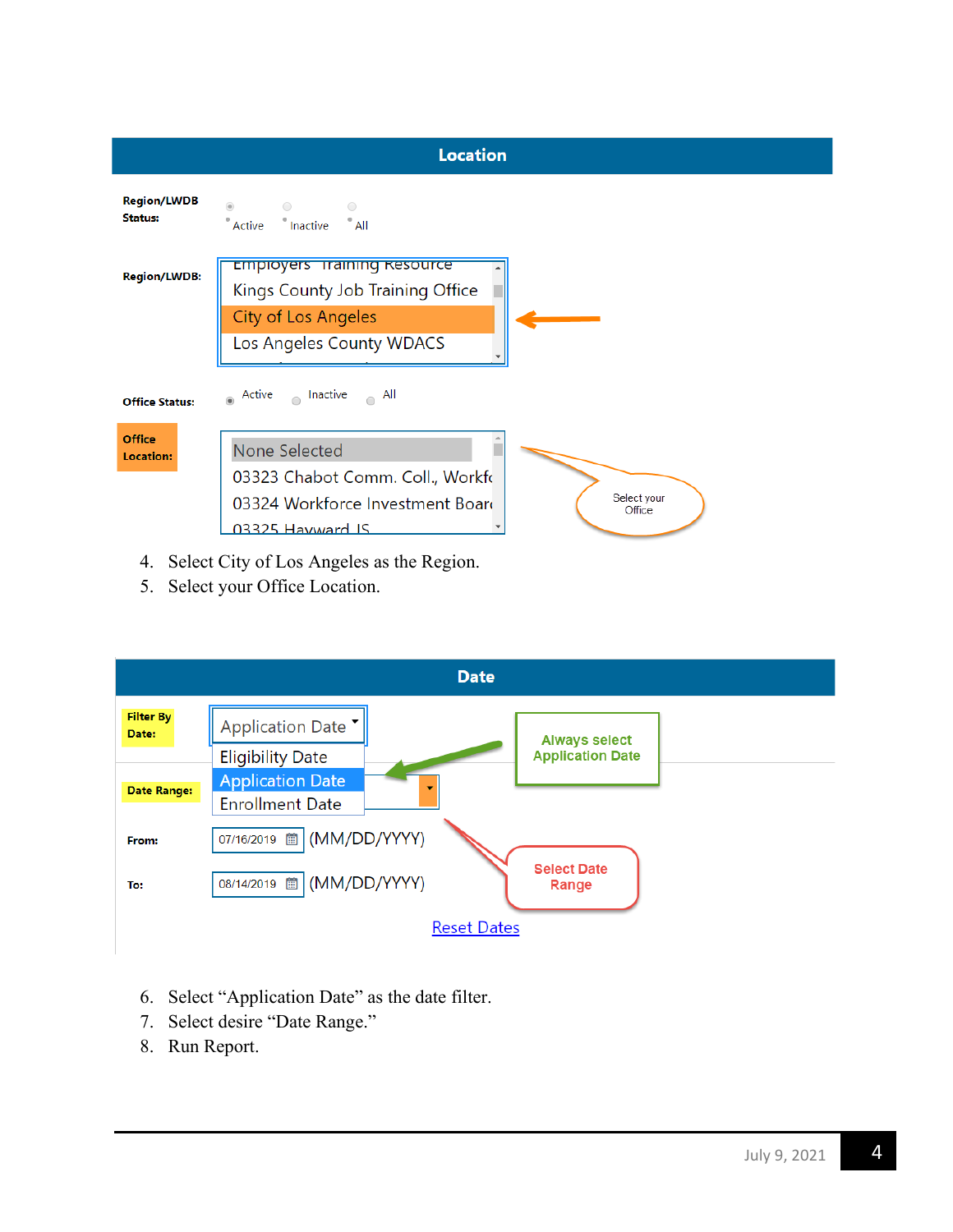### **Sample Report**

The sample report displays a roster of the participants with a total number count at the bottom. In addition, the information can be sorted in alphabetical order or by date. To sort, click on the column. Once you have sorted the report, you can export it to excel or PDF.

| <b>Participant Name</b> | <b>State ID</b> | User ID  | App ID   | <b>Eligibility</b><br>Date | <b>Enrollment</b><br><b>Date</b> | <b>Registration Date</b> | <b>Registering Agency</b> | Age | <b>Gender</b> |
|-------------------------|-----------------|----------|----------|----------------------------|----------------------------------|--------------------------|---------------------------|-----|---------------|
| <b>ABAIR, WILLIAM</b>   | 29591158        | 29591158 | 16132713 | 09/20/2016                 | 09/20/2016                       | 09/20/2016               | Goodwill WorkSource       | 50  | Male          |
| Aburime, Christopher    | 1001932810      | 31076336 | 16843583 | 06/08/2017                 | 06/08/2011                       | 06/08/2017               | 47<br>Goodwill WorkSource |     | Male          |
| Adelman, Joshua         | 1001869455      | 31006912 | 16340825 | 12/09/2016                 | 12/09/2016                       | 12/09/2016               | Goodwill WorkSource       | 44  | Male          |
| Aquilera, David         | 1001773711      | 30903799 | 16136862 | 09/30/2016                 | 09/30/2016                       | 09/30/2016               | Goodwill WorkSource       | 65  | Male          |
| Alexander, Charles      | 1001732657      | 30859526 | 16070333 | 08/26/2016                 | 08/26/2016                       | 08/26/2016               | Goodwill WorkSource       | 53  | Male          |
| Alexander, Donna        | 1000761366      | 29837462 | 16680004 | 04/04/2017                 | 04/04/2017                       | 04/04/2017               | Goodwill WorkSource       | 53  | Female        |
| Allen, Phyllis          | 60442970        | 23675260 | 16637207 | 03/02/2017                 | 03/02/2017                       | 03/02/2017               | Goodwill WorkSource       | 63  | Female        |
| Alvarado, Gonzalo       | 100204547       | 31201683 | 16771604 | 02/24/2017                 | 02/24/2017                       | 02/24/2017               | Goodwill WorkSource       | 42  | Male          |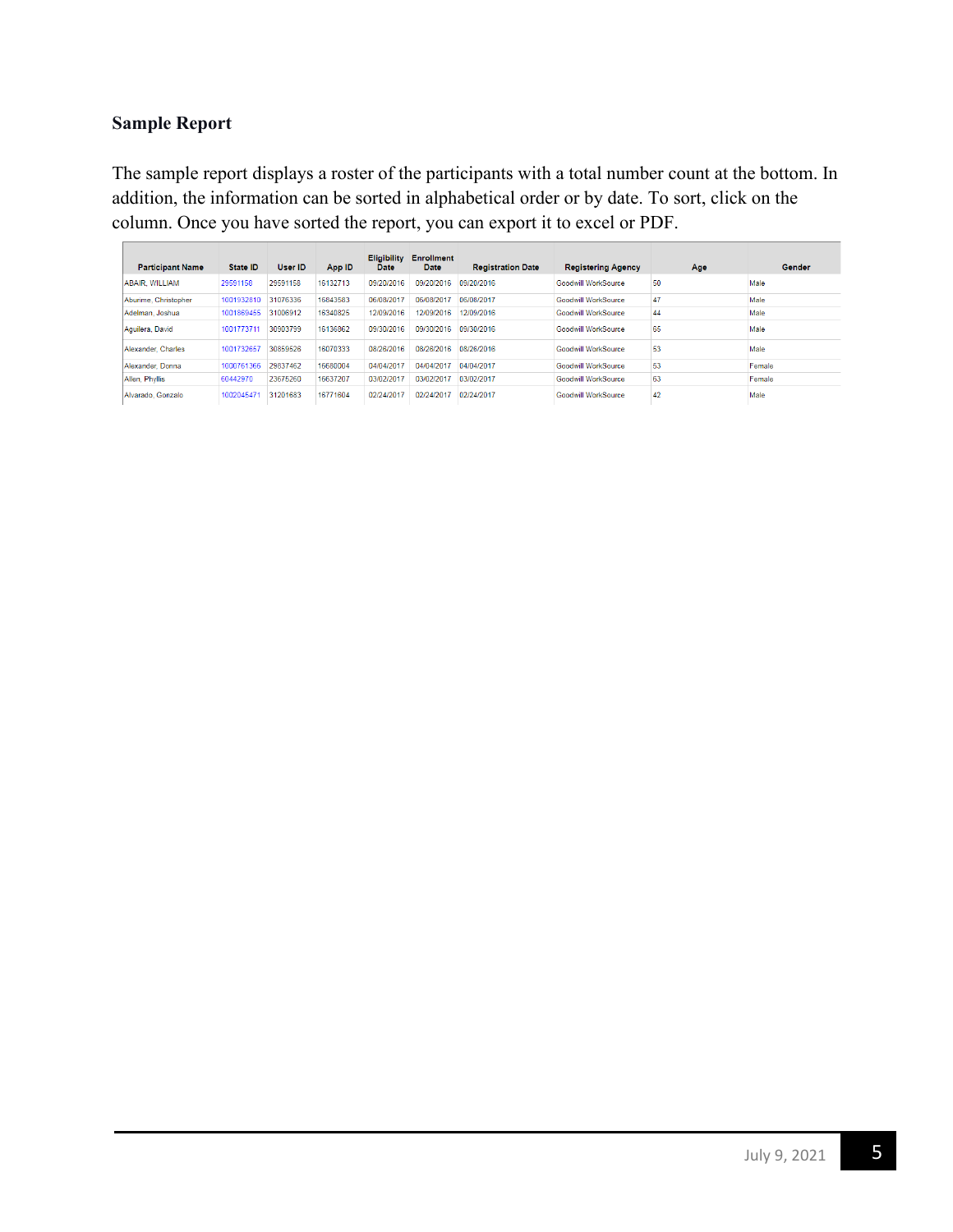# **Exited Cases Report**

To run this report:

- 1. Select **Detailed Reports** from the report's menu.
- 2. Under the **Case Management Report** section select **"Case Load."**
- 3. Select **Exited Cases Report.**



#### **Case Management Reports**



Case Load - WIOA Display Case Load - WIOA Reports

Payment **Display Payment Reports** 

**Staff Referrals Display Staff Referrals Reports**  Case Load - Non-WIOA Display Case Load - Non-WIOA Reports

**Documentation Display Documentation Reports** 

Predictive **Display Predictive Reports**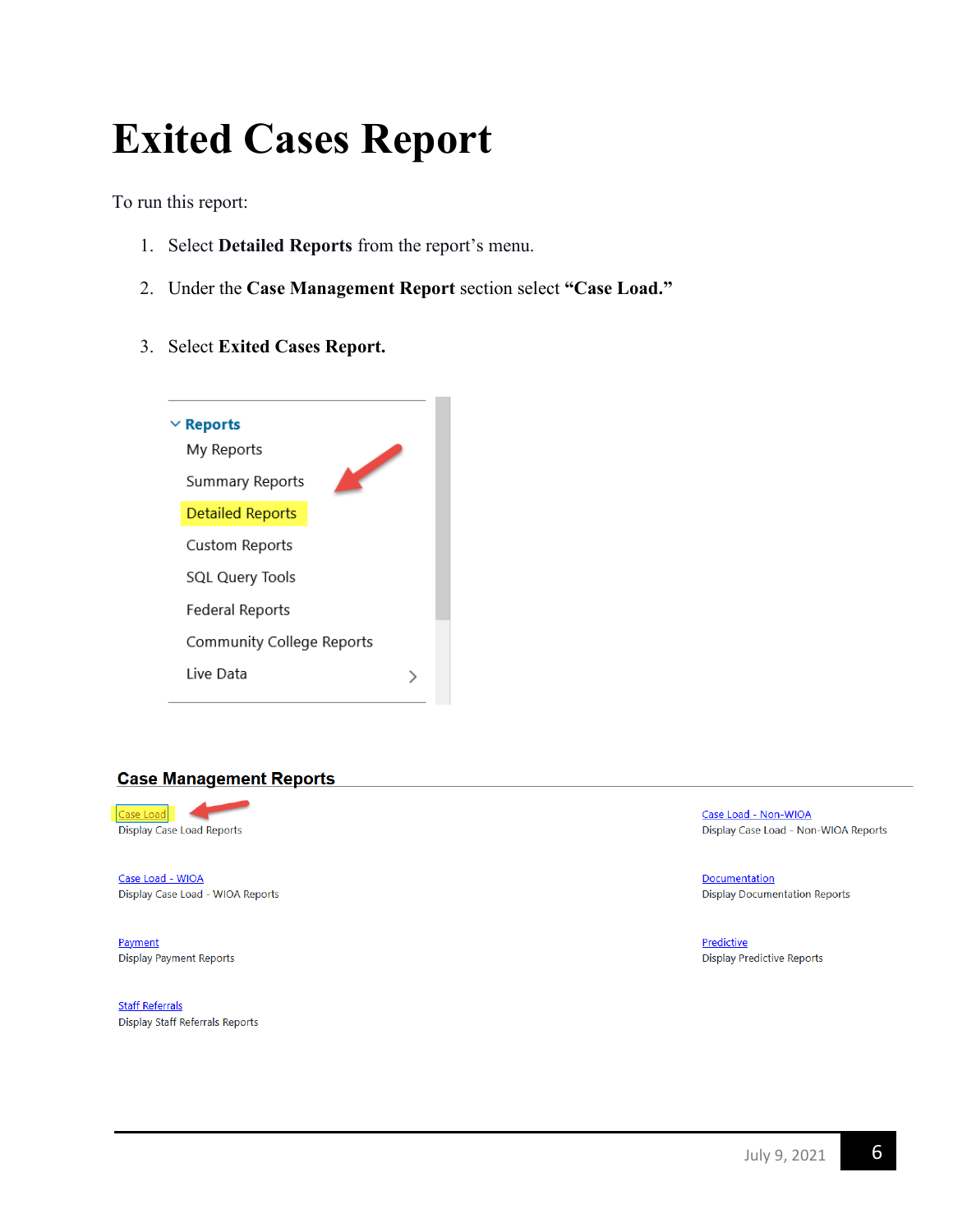

· Targeted Measurable Skill Gain

#### · Active Enrollment

- · Assessment of Educational Functioning Levels
- Case Closure Employment
- · Case Closure Reportable Performance Indicators
- Co-Enrollment Summary
- · Credentials Required
- · Eligibility Enrollments
- · Enrollment Summary By LWIA
- **Exited Cases**
- · Hourly Wage Before and After Enrollment
- · Measurable Skill Gains Required
- · Participants Co-enrolled in Partner Programs
- **Projected End Dates**
- Soon to Exit Cases
- 
- · Veteran Data Discrepancies

# **Exited Cases Report**





**Region/LWIA:** The Region/LWIA should always be set to City of Los Angeles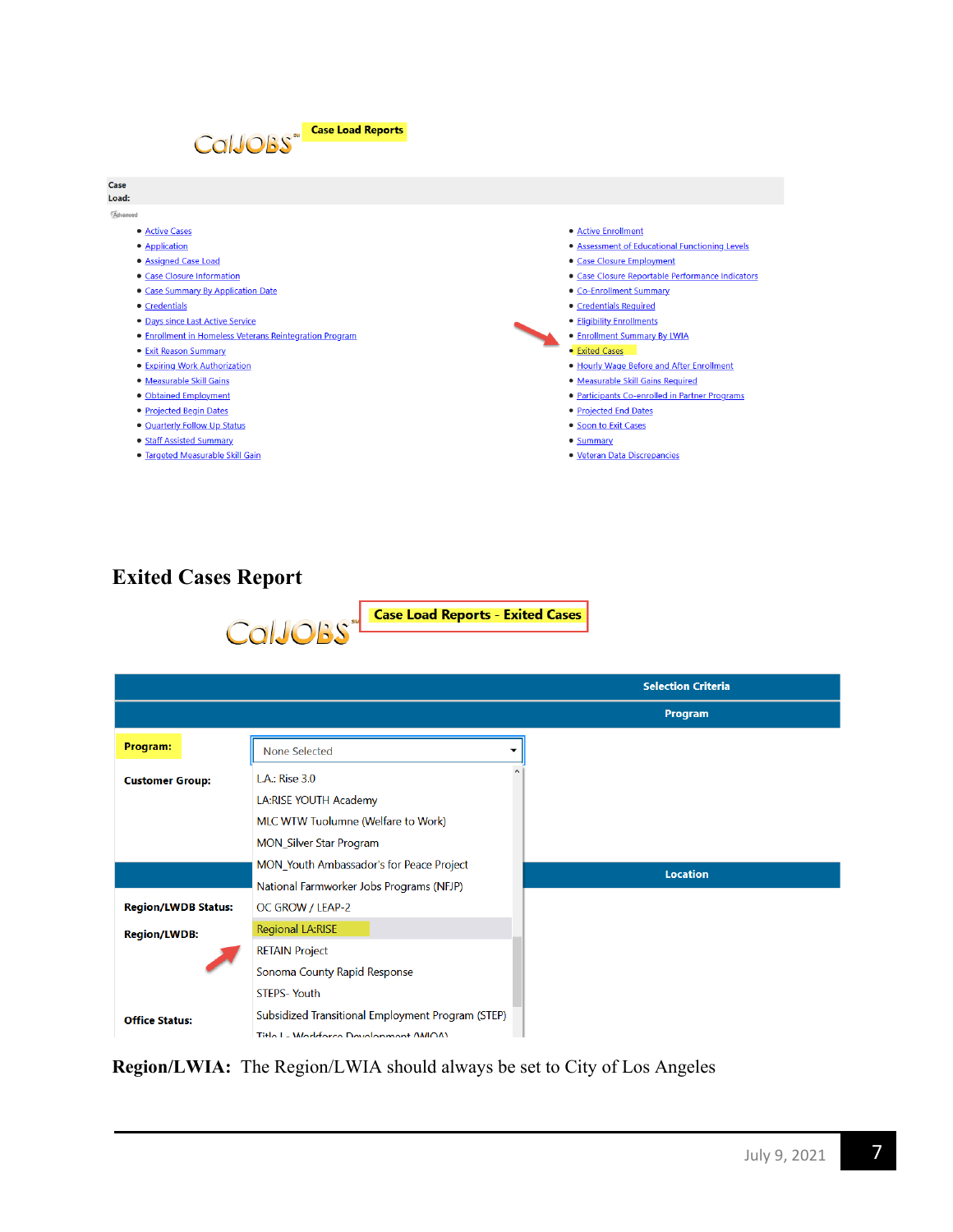|                            |                                                                                                                                       | <b>Location</b> |
|----------------------------|---------------------------------------------------------------------------------------------------------------------------------------|-----------------|
| <b>Region/LWDB Status:</b> | C Active O Inactive O All                                                                                                             |                 |
| <b>Region/LWDB:</b>        | <b>City of Los Angeles</b>                                                                                                            |                 |
| <b>Office Status:</b>      | ● Active ● Inactive ● All                                                                                                             |                 |
| <b>Office Location:</b>    | None Selected<br>*01100 Canoga Park/West Hills Worksource Ctr (JS)*<br>00312 LA - MCS/Hollywood (WSB)<br>00216 LA CCD AMilebiro AMCDL |                 |
| <b>Exit Reason:</b>        | <b>All Exit Reasons</b>                                                                                                               |                 |

**Office Location**: Select your Office from the drop-down menu.

**Exit Reason:** The exit reason could be left unselected, or a specific exit reason could be selected.

|                        |                                              | <b>Date</b>       |
|------------------------|----------------------------------------------|-------------------|
| <b>Filter By Date:</b> | <b>Exit Date</b><br>$\overline{\phantom{a}}$ |                   |
| <b>Date Range:</b>     | Previous Program Year ▼                      |                   |
| From:                  | 自<br>(MM/DD/YYYY)<br>07/09/2020              |                   |
| To:                    | 自<br>(MM/DD/YYYY)<br>07/08/2021              |                   |
|                        | <b>Reset Dates</b>                           |                   |
|                        |                                              |                   |
|                        |                                              | <b>Run Report</b> |

After selecting the appropriate filters for your report, click on "Run Report" to generate the report. An example of the report is below.